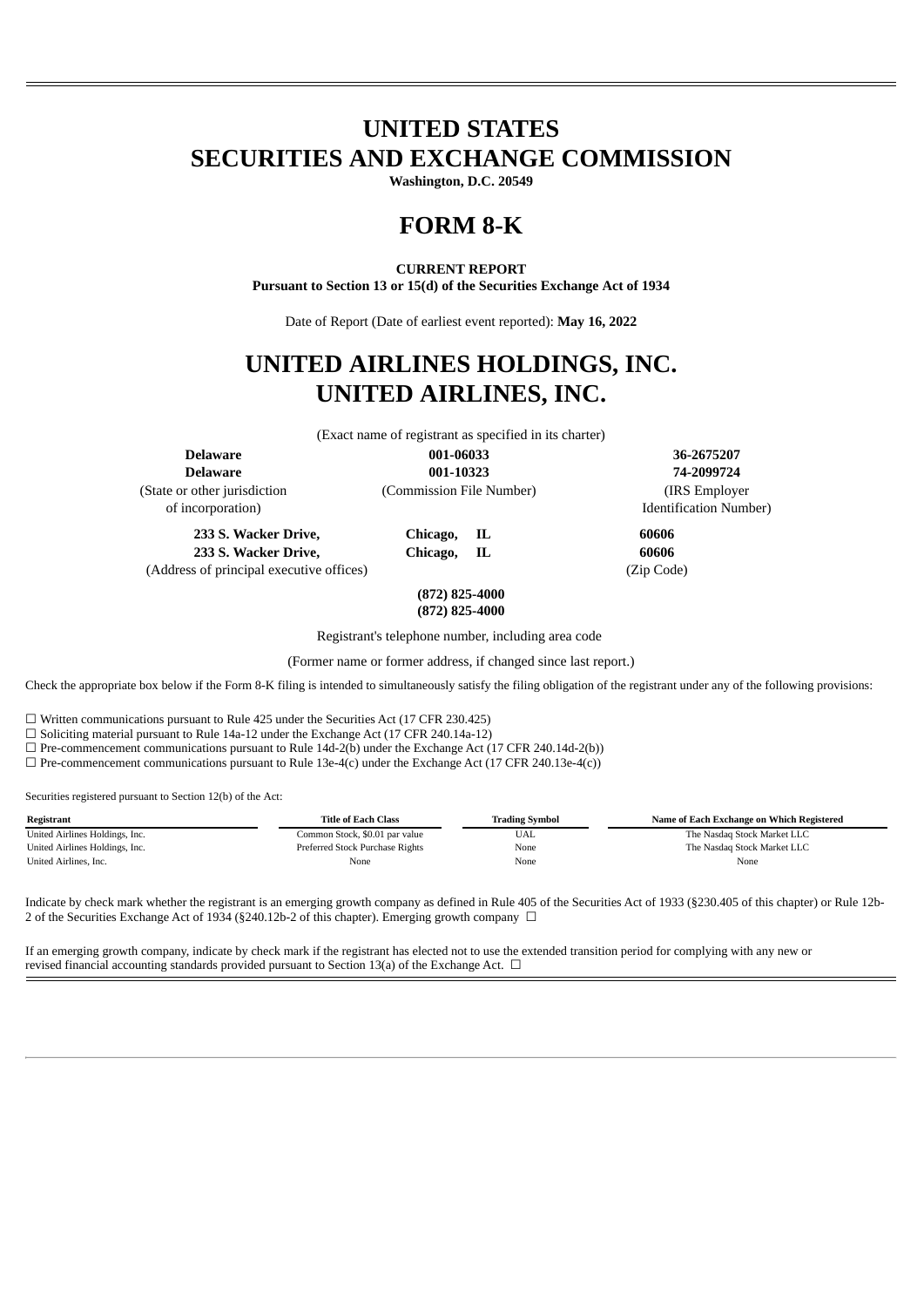### **Item 7.01 Regulation FD Disclosure.**

United Airlines Holdings, Inc. ("UAL"), the holding company whose primary subsidiary is United Airlines, Inc. ("United," and together with UAL, the "Company"), is providing an update regarding its financial outlook for second quarter 2022.

In the period following the Company's previous guidance, the demand environment has continued to improve, resulting in a higher unit revenue outlook for the second quarter 2022. The price of oil has also continued to increase, resulting in a higher expected fuel price for the second quarter 2022. The Company is updating its prior capacity, total revenue per available seat mile ("TRASM"),  $\text{\v{CASM-ex}}^1$ , average fuel price and adjusted operating margin<sup>2</sup> guidance for the second quarter of 2022:

|                                                     |                | <b>Estimated 2Q 2022</b> |  |  |
|-----------------------------------------------------|----------------|--------------------------|--|--|
|                                                     | <b>Updated</b> | <b>Prior</b>             |  |  |
| Capacity vs 2019                                    | $\sim$ (14%)   | $\sim$ (13%)             |  |  |
| TRASM vs 2019                                       | $23\% - 25\%$  | $\sim$ 17%               |  |  |
| $CASM-ex1$ vs 2019                                  | $16\% - 17\%$  | $~16\%$                  |  |  |
| Average Aircraft Fuel Price per Gallon <sup>3</sup> | \$4.02         | \$3.43                   |  |  |
| Adjusted Operating Margin <sup>2</sup>              | $\sim$ 10%     | $\sim$ 10%               |  |  |

Pursuant to General Instruction B.2. to Form 8-K, the information set forth in this Current Report on Form 8-K shall not be deemed "filed" for purposes of Section 18 of the Securities Exchange Act of 1934, as amended, (the "Exchange Act"), or otherwise subject to the liabilities thereof, nor shall it be incorporated by reference into future filings by the Company under the Exchange Act or under the Securities Act of 1933, as amended, except to the extent specifically provided in any such filing. Additionally, the submission of the information set forth in this Item 7.01 is not deemed an admission as to the materiality of any information in this Current Report on Form 8-K that is required to be disclosed solely by Regulation FD.

#### Cautionary Statement Regarding Forward-Looking Statements:

This Current Report on Form 8-K contains certain "forward-looking statements," within the meaning of Section 27A of the Securities Act of 1933, as amended, and Section 21E of the Securities Exchange Act of 1934, as amended, relating to, among other things, guidance regarding the Company's future financial and operating results. Such forward-looking statements are based on historical performance and current expectations, estimates, forecasts and projections about the Company's future financial results, goals, plans, commitments, strategies and objectives and involve inherent risks, assumptions and uncertainties, known or unknown, including internal or external factors that could delay, divert or change any of them, that are difficult to predict, may be beyond the Company's control and could cause the Company's future results to differ materially from those expressed in, or implied by, the statements. Words such as "should," "could," "would," "will," "may," "expects," "plans," "intends," "anticipates," "indicates," "remains," "believes," "estimates," "projects," "forecast," "guidance," "outlook," "goals", "targets" and other words and terms of similar meaning and expression are intended to identify forward-looking statements, although not all forward-looking statements contain such terms. All statements, other than those that relate solely to historical facts, are forward-looking statements. Additionally, forward-looking statements include conditional statements and statements that identify uncertainties or trends, discuss the possible future effects of known trends or uncertainties, or that indicate that the future effects of known trends or uncertainties cannot be predicted, guaranteed or assured. All forward-looking statements in this report are based upon information available to the Company on the date of this report. The Company undertakes no obligation to publicly update or revise any forward-looking statement, whether as a result of new information, future events, changed circumstances or otherwise, except as required by applicable law or regulation.

The Company's actual results could differ materially from these forward-looking statements due to numerous factors including, without limitation, the following: the adverse impacts of the ongoing COVID-19 global pandemic on the Company's business, operating results, financial condition and liquidity; execution risks associated with the Company's strategic operating plan; changes in the Company's network strategy or other factors outside the Company's control resulting in less economic aircraft orders, costs related to modification or termination of aircraft orders or entry into less favorable aircraft orders, as well as any

 $3$  Based on the Jet A forward curve as of May 10, 2022.

1

 $1$  CASM-ex (adjusted cost or operating expense per available seat mile) is a non-GAAP financial measure that excludes fuel, profit sharing, third-party business expenses and special charges (credits). The Company is not providing a target for or reconciliation to CASM (cost or operating expense per available seat mile), the most directly comparable GAAP measure, because the Company is unable to predict certain items contained in the GAAP measure without unreasonable efforts.

 $^2$  Adjusted operating margin is a non-GAAP financial measure and excludes special charges (credits), the nature of which are not determinable at this time. As a result, the Company is not reaffirming a target for or providing a reconciliation to operating margin, the most directly comparable GAAP measure, because the Company is unable to predict certain items contained in the GAAP measure without unreasonable efforts.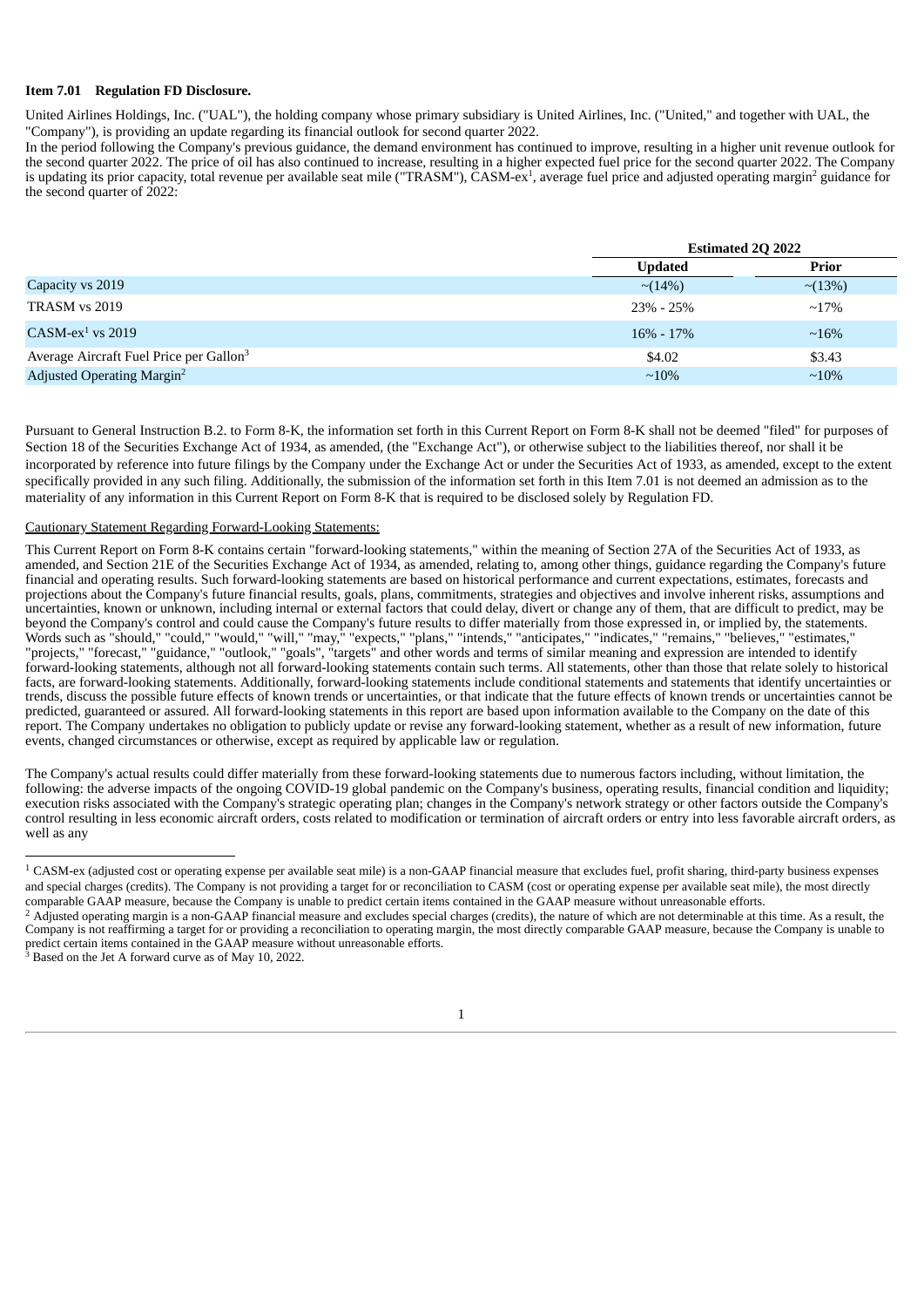inability to accept or integrate new aircraft into the Company's fleet as planned; any failure to effectively manage, and receive anticipated benefits and returns from, acquisitions, divestitures, investments, joint ventures and other portfolio actions; adverse publicity, harm to the Company's brand, reduced travel demand, potential tort liability and voluntary or mandatory operational restrictions as a result of an accident, catastrophe or incident involving the Company, the Company's regional carriers, the Company's codeshare partners or another airline; the highly competitive nature of the global airline industry and susceptibility of the industry to price discounting and changes in capacity, including as a result of alliances, joint business arrangements or other consolidations; the Company's reliance on a limited number of suppliers to source a majority of the Company's aircraft and certain parts, and the impact of any failure to obtain timely deliveries, additional equipment or support from any of these suppliers; disruptions to the Company's regional network and United Express flights provided by third-party regional carriers; unfavorable economic and political conditions in the United States and globally; reliance on third-party service providers and the impact of any significant failure of these parties to perform as expected, or interruptions in the Company's relationships with these providers or their provision of services; extended interruptions or disruptions in service at major airports where the Company operates and space, facility and infrastructure constrains at the Company's hubs or other airports; geopolitical conflict, terrorist attacks or security events; any damage to the Company's reputation or brand image; the Company's reliance on technology and automated systems to operate the Company's business and the impact of any significant failure or disruption of, or failure to effectively integrate and implement, the technology or systems; increasing privacy and data security obligations or a significant data breach; increased use of social media platforms by the Company, the Company's employees and others; the impacts of union disputes, employee strikes or slowdowns, and other labor-related disruptions on the Company's operations; any failure to attract, train or retain skilled personnel, including the Company's senior management team or other key employees; the monetary and operational costs of compliance with extensive government regulation of the airline industry; current or future litigation and regulatory actions, or failure to comply with the terms of any settlement, order or arrangement relating to these actions; costs, liabilities and risks associated with environmental regulation and climate change, including the Company's climate goals; high and/or volatile fuel prices or significant disruptions in the supply of aircraft fuel; the impacts of the Company's significant amount of financial leverage from fixed obligations, the possibility the Company may seek material amounts of additional financial liquidity in the short-term, and the impacts of insufficient liquidity on the Company's financial condition and business; failure to comply with financial and other covenants governing the Company's debt, including the Company's MileagePlus® financing agreements; the impacts of the proposed phase out of the London interbank offer rate; limitations on the Company's ability to use the Company's net operating loss carryforwards and certain other tax attributes to offset future taxable income for U.S. federal income tax purposes; the Company's failure to realize the full value of the Company's intangible assets or the Company's long-lived assets, causing the Company to record impairments; fluctuations in the price of the Company's common stock; the impacts of seasonality and other factors associated with the airline industry; increases in insurance costs or inadequate insurance coverage and other risks and uncertainties set forth under Part I, Item 1A. Risk Factors of the Company's Annual Report on Form 10-K for the fiscal year ended December 31, 2021, as well as other risks and uncertainties set forth from time to time in the reports the Company files with the U.S. Securities and Exchange Commission.

The foregoing list sets forth many, but not all, of the factors that could impact the Company's ability to achieve results described in any forward-looking statements. Investors should understand that it is not possible to predict or identify all such factors and should not consider this list to be a complete statement of all potential risks and uncertainties. In addition, certain forward-looking outlook provided in this report relies on assumptions about the duration and severity of the COVID-19 pandemic, the timing of the return to a more stable business environment, the volatility of aircraft fuel prices, customer behavior changes and return in demand for air travel, among other things (together, the "Recovery Process"). If the actual Recovery Process differs materially from the Company's assumptions, the impact of the COVID-19 pandemic on the Company's business could be worse than expected, and the Company's actual results may be negatively impacted and may vary materially from the Company's expectations and projections. It is routine for the Company's internal projections and expectations to change as the year or each quarter in the year progresses, and therefore it should be clearly understood that the internal projections, beliefs and assumptions upon which the Company bases its expectations may change. For instance, the Company regularly monitors future demand and booking trends and adjust capacity, as needed. As such, the Company's actual flown capacity may differ materially from currently published flight schedules or current estimations.

2